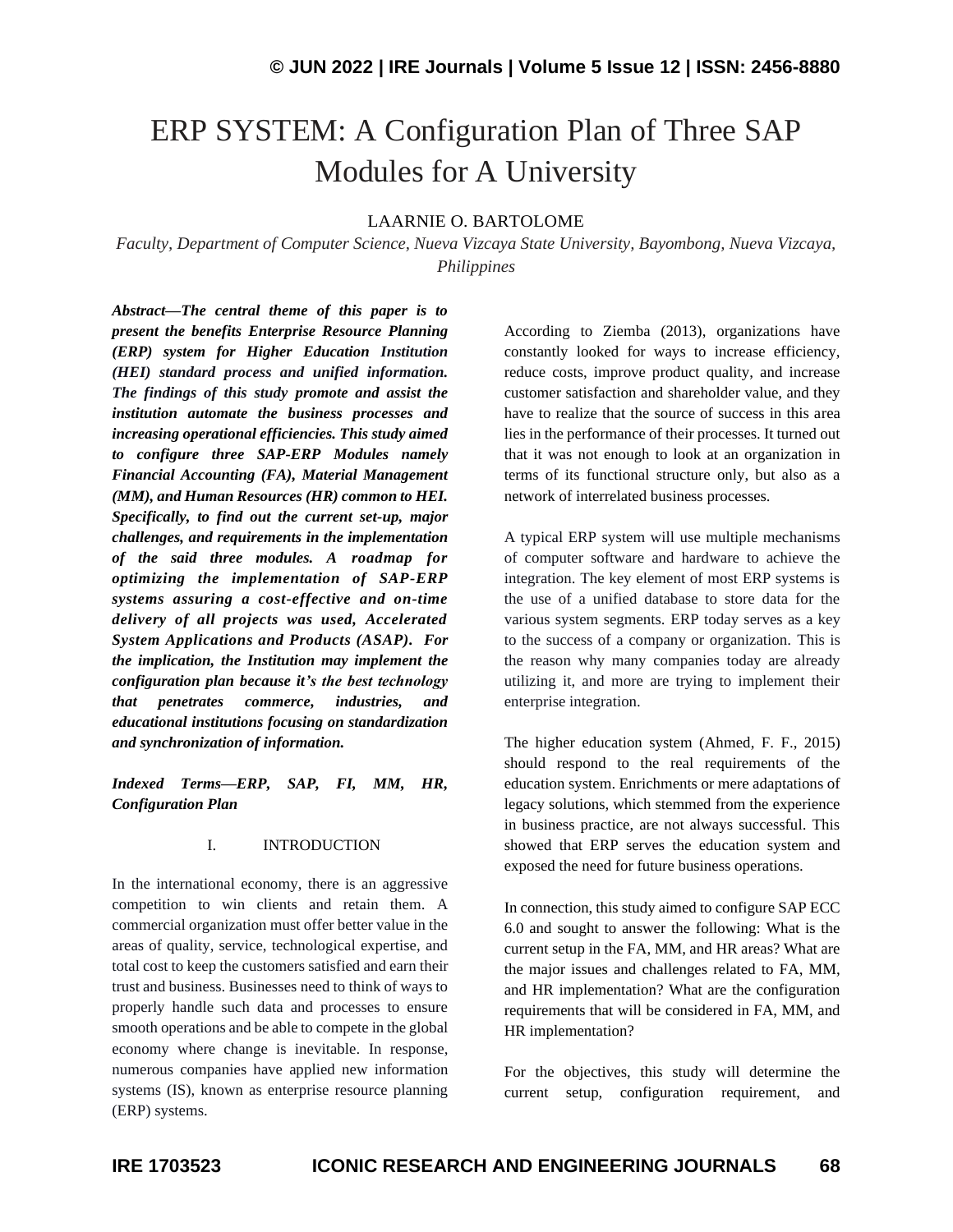challenges related to the implementation in the said three areas.

# II. REVIEW OF RELATED LITERATURE

Implementing an ERP system is a journey that requires strong project management techniques and entails direct and indirect costs throughout the life cycle stages of the system. It needs to realize that implementation took over budget and schedule, project planning and management, including the definition of functional requirements, the project's scope, data conversion, and business process reengineering. Also, organizations need to better follow success factors within the system and enhance interagency collaboration for ERP support to achieve more cost-efficient ERP implementation, maintenance, and growth (Callejas and Terzi, 2012).

On the impact of the ERP system on academic performance (Burtamani & Shatat, 2021), Enterprise Resource Planning (ERP) system is a very powerful solution for many academic and non-academic institutions case it has been implemented and used effectively. Otherwise, the system will interrupt several business processes.

ERP software integrates systems so that every business function relies on a single database. With one source of information that contains accurate, real-time data, an ERP solution breaks up information logjams, helps staff make better decisions more quickly, and frees up their time to work on more high-value exercises like helping the business grow even faster. This is why many companies from different sectors could attest to the benefits of having a unified system for managing millions of data and processes (Grabski et. al, 2011).

Gaur, M. (2020) concluded that SAP S/4HANA migration is a huge step in setting up an organization to become more agile and effective hence there should be buy-in from all stakeholders, data readiness should be done beforehand, and selecting a vendor who fits into the organizational style of working will go a long way in setting up the migration endeavor for success. Data integrity and data usefulness after the migration is the holy grail of successfully migrating to the SAP ERP system.

SAP-ERP system has become widely utilized as a means to change IT systems and business processes (Al‐Mashari, M., & Zairi, M., 2000), leading practices have demonstrated that success is essentially conditional on managing adequately the complex context of implementation, which necessitates organizational changes across various key areas related to strategy, business processes, IT, structure, culture, and management systems.

According to Le Duc, M. (2015), Higher education could thus potentially benefit from adopting ERP systems in their curricula, notably in business and information systems classes. ERP software system implementation in educational institutions also fosters data accuracy, data security, reduced lead time, quick changes, and faster and reduced paperwork. ERP system automates several tasks like grade calculation, stock alerts of stationery, sports equipment, and alerts about late coming students. It concludes that like any other industry, [schools](https://www.cogniscient.in/sap-business-one-erp-for-government-institutions-industry/) can prove to be a boon for the educational industry in myriad ways. With ongoing advancements in can expect the ERPs to pave way for an even greater amount of automation in the future.

Based on the article of Polancos (2018), highly efficient ERP systems like SAP can integrate all the operations of an educational institution like Finance, Admission, Results, Examination, Certificates, and others because it also digitally stores all the data in a central database which can be accessed quickly eliminating extensive paperwork. With ERP, modern educational establishments easily manage these piles of data and allow storing such data in predefined formats which can be quickly accessed by crosssharing between different departments. Apart from the above-mentioned functions, some critical areas where ERP software is extremely useful in accounting – Like any finance module in any industry, the finance module in educational institutions takes care of accounts receivables/payables and defaults list preparation using the centerfire management function.

# III. METHODOLOGY

ASAP project management methodology was utilized for the techniques are continuously strived to optimize the SAP system.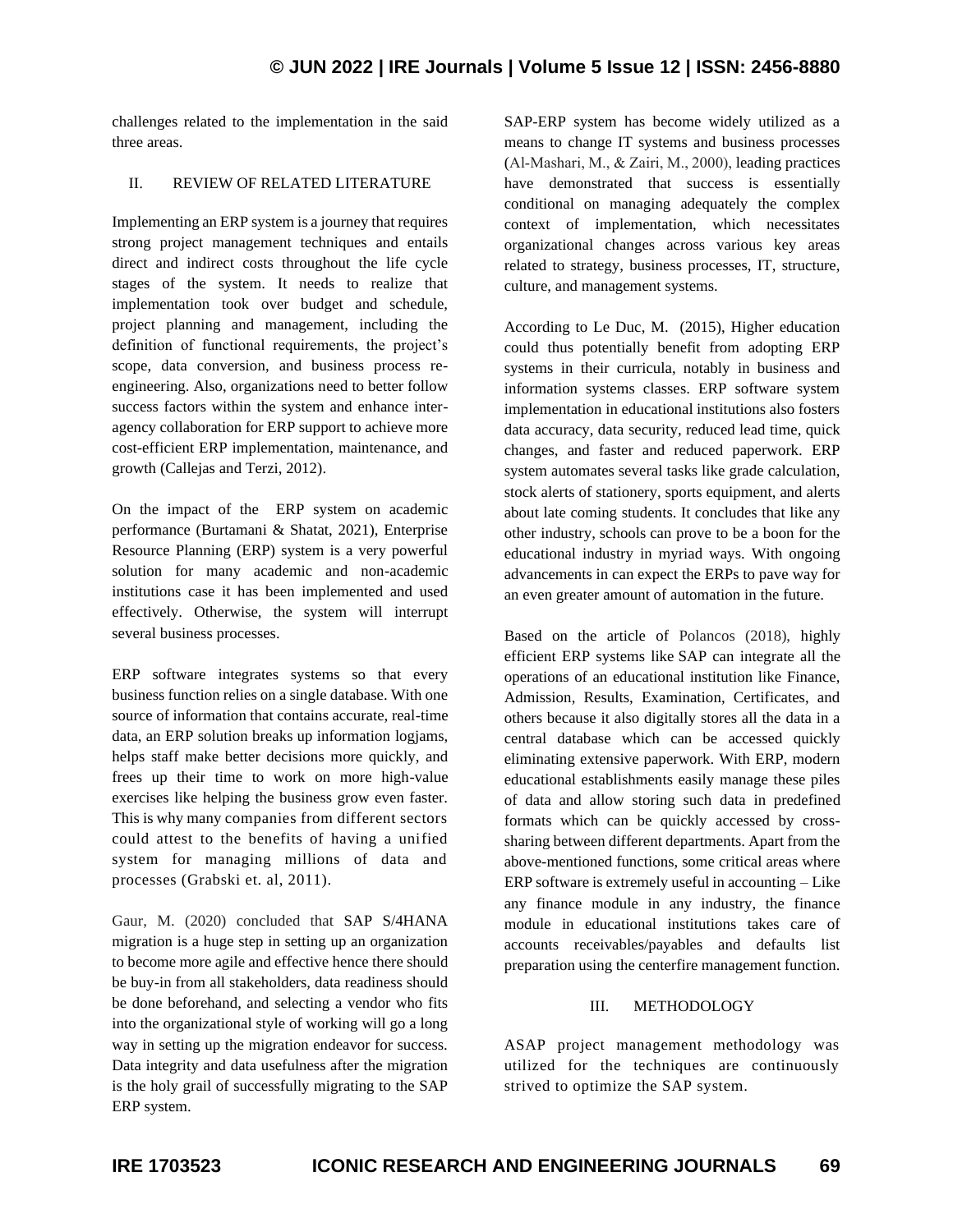

Figure 1. The Accelerated SAP Roadmap

ASAP roadmap is divided into five phases of implementation, each offering detailed plans to assist in the documentation, recommendations, and implementation of SAP systems.

Phase 1: Project Preparation. This phase is about the initial planning and preparation to set ASAP goals. Interviews, observation, and document analysis inside the offices of Human Resources, Accounting, and Supply and Procurement of the University were conducted.

Phase 2: Business Blueprint. The main activities involved in this phase are the definitions of the organization's requirements on how the master data, business processes, and organizational structure are mapped in SAP. The As-IS and To-Be documents of the structure, processes, and master data of the institution were created.

Phase 3: Realization. In this phase, all the business and process requirements in the business blueprint are implemented.

Phase 4: Final Preparation. Under this phase, the project is enhanced and documented. For enrichment, weaknesses are noted and will be resolved.

Phase 5: Go Live and Support. This phase covers the maintenance and daily operation of the project. Functionalities are monitored in the actual environment.

# • SCOPE AND DELIMITATION

This study focuses on the current setup of financial accounting, managing materials, and human resources in response to the needs and improves functional areas such as vendor and material master data, purchasing process, and sales management. Phase 3-5 of the ASAP methodology was not covered due to time constraints.

# DATA GATHERING TECHNIQUES

To come up with a configuration plan, interview, observation, and document analysis were used.

The researcher interviewed the staff of the human resource, supply, procurement, and accounting offices of the University. Direct observation was conducted to see issues and problems in the business operations. Documents such as reports, purchase requests, purchase orders, and product prices are analyzed.

### IV. RESULTS AND DISCUSSION

This chapter presents the results of the configuration of SAP Financial Accounting, Material Management, and Human Resources functional areas. It discussed the current setup, the issues and challenges, and the configuration requirements needed in the SAP implementation.

### Current Setup of Human Resources

As of today, there is no centralized human resource application yet accessible by all branches catering to a holistic approach to the processes and data involving the human resource module.

Organizational Structure. The university is led by an Administrative Council under RA-10230 Section 12. The Administrative Council consists of the following: President of the University as Chairperson, Vice Presidents, Deans, directors, and other officials of equal rank as members, whose duty is to review and recommend to the Board the policies governing the administration, management, and development Planning of the University. Under RA-10230 Section 13, The Academic Council shall have the power to review and recommend the curricular offerings and rules of discipline of the university, subject to the approval of the Board. It shall fix the requirements for the admission of students as well as for their graduation and conferment of degrees, subject to review and approval by the Board through the President of the University. It shall have the disciplinary power over students of the University and shall formulate academic policies and rules and regulations on discipline, subject to the approval of the Board.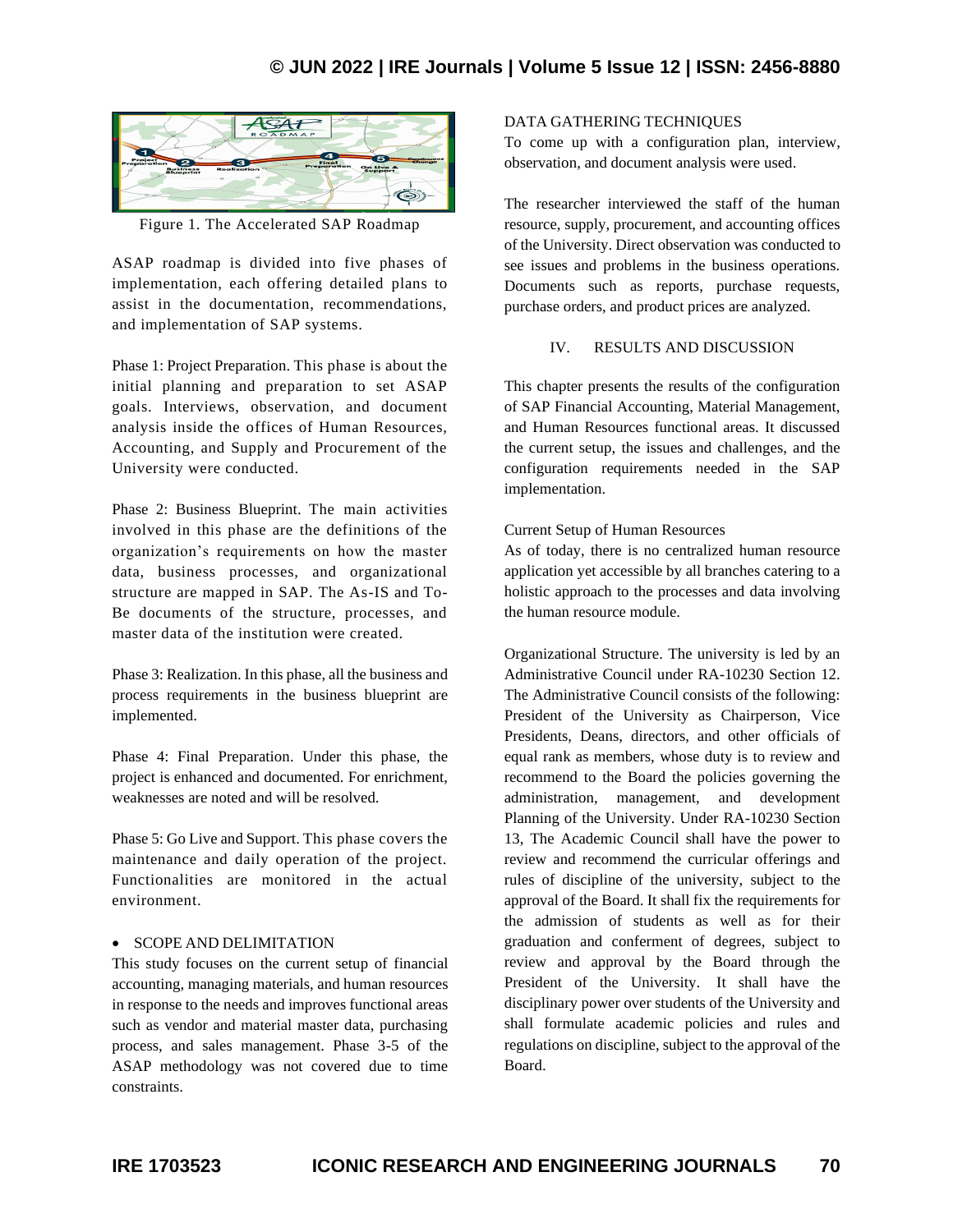# **© JUN 2022 | IRE Journals | Volume 5 Issue 12 | ISSN: 2456-8880**

Processes. The HR module is a tool to manage the human capital of the organization. Various activities from the recruitment phase to the termination phase of the employee are segregated into different processes. The process is based on the Civil Service Commission Memorandum Circular Number 19, s.2005, Model Merit Systems for Faculty members of State Universities and Colleges and Local Colleges and Universities. The Merit system serves as a framework for the observance of the merit of principle in the recruitment, placement, promotion, and retention of faculty members.

HR Data. Daily Time Record was separately gathered through biometrics and payroll which is handled and processed using the Payroll System.

# On Issues and Difficulties Encountered on the HR

The primary concern that exists in the Human Resource area is the inefficient generation of reports primarily attributed to the No centralized system. Distributed information normally yields other issues related to manipulating or locating information when needed.

### Current Setup of Material Management

State University is strictly implementing the Republic Act 9184, where Procurement Planning or the Preparation of the Project Procurement Management Plan (PPMP) involves the Project Management Plan, which deals primarily with the below to obtain goods, infrastructure, and services from suppliers, contractors, and consultants. The PPMP serves as a guiding document in the procurement and contracts implementation process, as well as a vital reference in procurement monitoring. Moreover, it serves as an important tool in resource and financial management, allowing the Procuring Entity the flexibility to optimize the utilization of scarce resources. Wellplanned procurement will significantly minimize the practice of doing short-cuts to ensure that the Procuring Entity can purchase its requirements for the delivery of public services.

On Issues and Difficulties Encountered on the MM The primary concern that exists in the Material Management area is the inefficient generation of reports primarily attributed to No centralizing the inventory information for it was managed manually.

### Current Setup of Financial Accounting

Financial Accounting includes the recording of its employees' compensation including gross wages, salaries, bonuses, commissions, and so on that have been earned by its employees.

Accounting involves all aspects of paying compensation and benefits to employees. The mandatory deductions to employees depend on what is applied, such as loans or cash advances. Employees should have all the basic requirements and these requirements are the needed documents before an employee will be added to the general payroll.

On Issues and Difficulties Encountered on the FA The payslip is a report document whereas this will act as evidence for the deductions in the basic salary of an employee.

# V. CONCLUSION

State University enterprise is entitled to ERP suites to cater to the demands of their business functions. Through this, it will satisfy the requirements of departments and offices for them to serve their clients faster, easier and better.

### VI. RECOMMENDATION

Based on the findings, the benefits of the ERP system were realized. The adoption of ERP will optimize process integration, and information and enrich usage for the success of the university. This study recommends that SAP-ERP systems should be implemented to sustain their competitive advantage over the long term.

### ACKNOWLEDGMENT

I want to give glory and honor to the Almighty God for all the grace and favor poured out into this study. During this season, I am thankful to have my husband Froilan and my two kids Za-Zi.

### REFERENCES

# (APA style)

[1] Al‐Mashari, M., & Zairi, M. (2000). The effective application of SAP R/3: a proposed